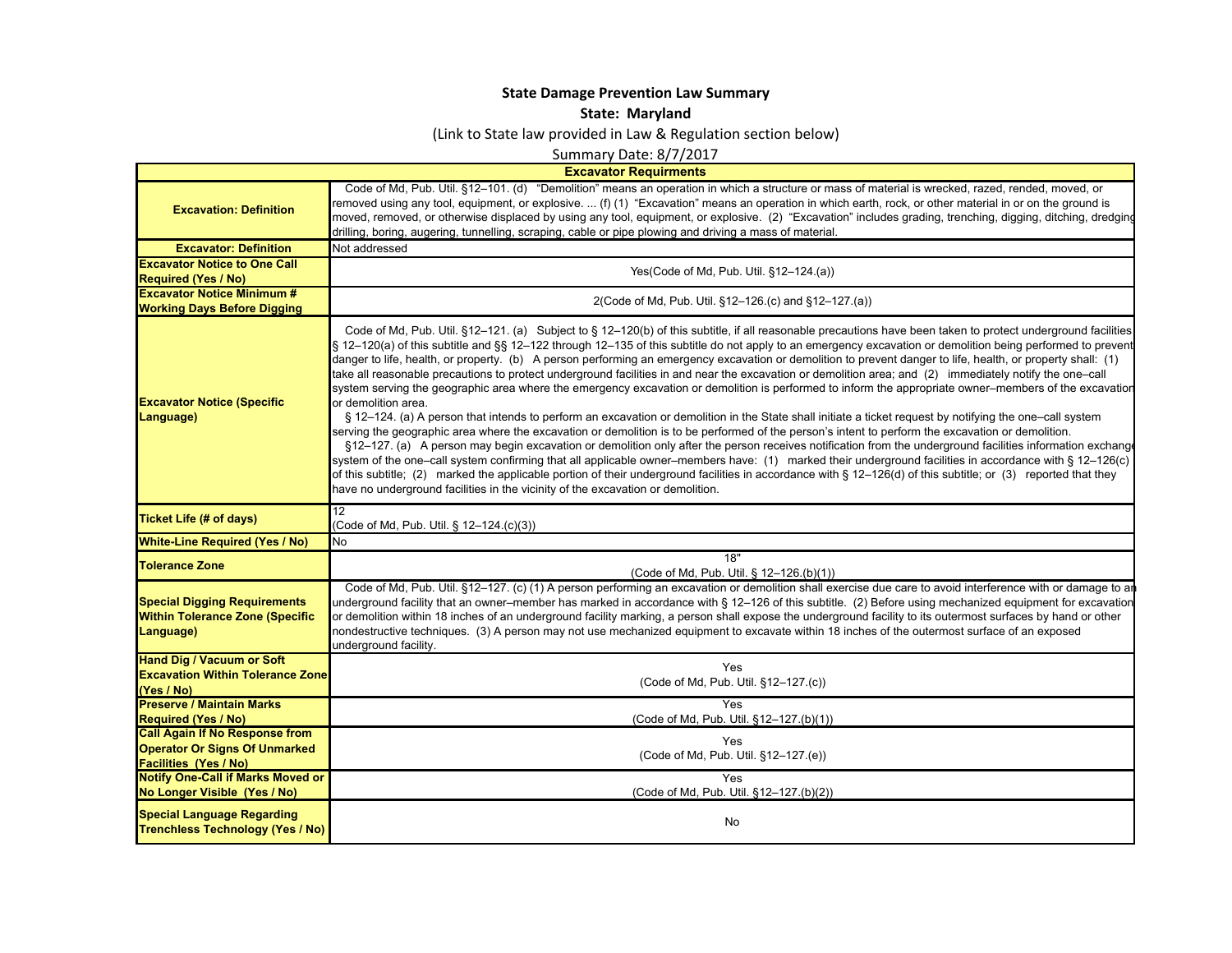| <b>Separate Locate Request</b><br><b>Required for Each Excavator (Yes)</b>                      | Yes                                                                                                                                                                                                                                                                                                                                                                                                                                                                                                                                                                                                                                                                                                                                                                                                                                                                                                                                                                                                                                                                                                                                                                                                                                                                                                                                                                                                                                                                                                                                                                                                                                                                                                                                                                                                                                                                                                                                                                                                                                                                                                                                                               |
|-------------------------------------------------------------------------------------------------|-------------------------------------------------------------------------------------------------------------------------------------------------------------------------------------------------------------------------------------------------------------------------------------------------------------------------------------------------------------------------------------------------------------------------------------------------------------------------------------------------------------------------------------------------------------------------------------------------------------------------------------------------------------------------------------------------------------------------------------------------------------------------------------------------------------------------------------------------------------------------------------------------------------------------------------------------------------------------------------------------------------------------------------------------------------------------------------------------------------------------------------------------------------------------------------------------------------------------------------------------------------------------------------------------------------------------------------------------------------------------------------------------------------------------------------------------------------------------------------------------------------------------------------------------------------------------------------------------------------------------------------------------------------------------------------------------------------------------------------------------------------------------------------------------------------------------------------------------------------------------------------------------------------------------------------------------------------------------------------------------------------------------------------------------------------------------------------------------------------------------------------------------------------------|
| / No)                                                                                           | (Code of Md, Pub. Util. §12-124.(a))                                                                                                                                                                                                                                                                                                                                                                                                                                                                                                                                                                                                                                                                                                                                                                                                                                                                                                                                                                                                                                                                                                                                                                                                                                                                                                                                                                                                                                                                                                                                                                                                                                                                                                                                                                                                                                                                                                                                                                                                                                                                                                                              |
| <b>Notify Operator of Damage (Yes /</b>                                                         | Yes                                                                                                                                                                                                                                                                                                                                                                                                                                                                                                                                                                                                                                                                                                                                                                                                                                                                                                                                                                                                                                                                                                                                                                                                                                                                                                                                                                                                                                                                                                                                                                                                                                                                                                                                                                                                                                                                                                                                                                                                                                                                                                                                                               |
| No)                                                                                             | (Code of Md, Pub. Util. §12-127.(d)(1))                                                                                                                                                                                                                                                                                                                                                                                                                                                                                                                                                                                                                                                                                                                                                                                                                                                                                                                                                                                                                                                                                                                                                                                                                                                                                                                                                                                                                                                                                                                                                                                                                                                                                                                                                                                                                                                                                                                                                                                                                                                                                                                           |
| <b>Notify One Call Center of Damage</b>                                                         | No                                                                                                                                                                                                                                                                                                                                                                                                                                                                                                                                                                                                                                                                                                                                                                                                                                                                                                                                                                                                                                                                                                                                                                                                                                                                                                                                                                                                                                                                                                                                                                                                                                                                                                                                                                                                                                                                                                                                                                                                                                                                                                                                                                |
| (Yes / No)                                                                                      |                                                                                                                                                                                                                                                                                                                                                                                                                                                                                                                                                                                                                                                                                                                                                                                                                                                                                                                                                                                                                                                                                                                                                                                                                                                                                                                                                                                                                                                                                                                                                                                                                                                                                                                                                                                                                                                                                                                                                                                                                                                                                                                                                                   |
| <b>Call 911 if Hazardous Materials</b>                                                          | Yes                                                                                                                                                                                                                                                                                                                                                                                                                                                                                                                                                                                                                                                                                                                                                                                                                                                                                                                                                                                                                                                                                                                                                                                                                                                                                                                                                                                                                                                                                                                                                                                                                                                                                                                                                                                                                                                                                                                                                                                                                                                                                                                                                               |
| <b>Released (Yes / No)</b><br><b>Notice Exemptions (Yes / No)</b>                               | (Code of Md, Pub. Util. §12–127.(d)(2))<br>Yes                                                                                                                                                                                                                                                                                                                                                                                                                                                                                                                                                                                                                                                                                                                                                                                                                                                                                                                                                                                                                                                                                                                                                                                                                                                                                                                                                                                                                                                                                                                                                                                                                                                                                                                                                                                                                                                                                                                                                                                                                                                                                                                    |
| <b>Notice Exemptions (Specific</b><br>Language))                                                | Code of Md, Pub. Util. §12-103. This subtitle does not apply to an excavation or demolition performed or to be performed by an owner or lessee of a<br>private residence when the excavation or demolition is performed or to be performed: (1) entirely on the land on which the private residence of the owner or<br>lessee is located; and (2) without the use of machinery.<br>§12-121. (a) Subject to § 12-120(b) of this subtitle, if all reasonable precautions have been taken to protect underground facilities, § 12-120(a) of this<br>subtitle and §§ 12–122 through 12–135 of this subtitle do not apply to an emergency excavation or demolition being performed to prevent danger to life,<br>health, or property.                                                                                                                                                                                                                                                                                                                                                                                                                                                                                                                                                                                                                                                                                                                                                                                                                                                                                                                                                                                                                                                                                                                                                                                                                                                                                                                                                                                                                                  |
|                                                                                                 | <b>Operator Response</b>                                                                                                                                                                                                                                                                                                                                                                                                                                                                                                                                                                                                                                                                                                                                                                                                                                                                                                                                                                                                                                                                                                                                                                                                                                                                                                                                                                                                                                                                                                                                                                                                                                                                                                                                                                                                                                                                                                                                                                                                                                                                                                                                          |
| Minimum # Days for Operator to<br><b>Respond After Receiving Notice</b><br>(Generally)          | $\overline{2}$                                                                                                                                                                                                                                                                                                                                                                                                                                                                                                                                                                                                                                                                                                                                                                                                                                                                                                                                                                                                                                                                                                                                                                                                                                                                                                                                                                                                                                                                                                                                                                                                                                                                                                                                                                                                                                                                                                                                                                                                                                                                                                                                                    |
| <b>Operator Requirements to</b><br><b>Respond to Locate Notification</b><br>(Specific Language) | Code of Md, Pub. Util. §12–126. (a) An owner–member shall mark its underground facility if the owner–member has determined that a proposed<br>excavation or demolition: (1) is within 5 feet of the horizontal plane of the underground facility; or (2) because of planned blasting, is so near to the<br>underground facility that the underground facility may be damaged or disturbed. (b) (1) An owner-member shall mark the location of its underground<br>facility by marking on the ground within 18 inches on a horizontal plane on either side of the underground facility. (2) (i) When marking the location of an<br>underground facility, an owner–member shall use the current color codes established by the American Public Works Association for marking underground<br>facilities. (ii) If two or more owner–members share the same color code, each owner–member shall include information with the marking that indicates the<br>owner–member of the marked underground facility. (c) Except as provided in subsection (d) of this section, within 2 business days after the day on which a<br>ticket is transferred to an owner-member, the owner-member shall: (1) mark the location of the owner-member's underground facility and report to the<br>underground facilities information exchange system that the underground facility has been marked; or (2) report to the underground facilities information<br>exchange system that the owner–member has no underground facilities in the vicinity of the planned excavation or demolition. (d) (1) If an owner–membe<br>is unable to mark the location of the owner–member's underground facility within the time period prescribed in subsection (c) of this section because of the<br>scope of the proposed excavation or demolition, the owner–member shall: (i) promptly notify the underground facilities information exchange system and<br>the person that intends to perform the excavation or demolition; and (ii) work with the person that intends to perform the excavation or demolition to develor<br>a mutually agreeable schedule for marking the underground facility. |
| <b>Minimum Standards for Locator</b><br><b>Qualifications (Yes / No)</b>                        | <b>No</b>                                                                                                                                                                                                                                                                                                                                                                                                                                                                                                                                                                                                                                                                                                                                                                                                                                                                                                                                                                                                                                                                                                                                                                                                                                                                                                                                                                                                                                                                                                                                                                                                                                                                                                                                                                                                                                                                                                                                                                                                                                                                                                                                                         |
| <b>Minimum Standards for Locator</b><br><b>Qualifications</b><br>(Specific Language)            | Not addressed                                                                                                                                                                                                                                                                                                                                                                                                                                                                                                                                                                                                                                                                                                                                                                                                                                                                                                                                                                                                                                                                                                                                                                                                                                                                                                                                                                                                                                                                                                                                                                                                                                                                                                                                                                                                                                                                                                                                                                                                                                                                                                                                                     |
| <b>Law Specifies Marking Standards</b><br><b>Other Than Color</b><br>(Yes / No)                 | No                                                                                                                                                                                                                                                                                                                                                                                                                                                                                                                                                                                                                                                                                                                                                                                                                                                                                                                                                                                                                                                                                                                                                                                                                                                                                                                                                                                                                                                                                                                                                                                                                                                                                                                                                                                                                                                                                                                                                                                                                                                                                                                                                                |
| <b>Law Specifies Marking Standards</b><br><b>Other Than Color (Specific</b><br>Language)        | Code of Md, Pub. Util. §12-126. (b) (2) (i) When marking the location of an underground facility, an owner-member shall use the current color codes<br>established by the American Public Works Association for marking underground facilities.                                                                                                                                                                                                                                                                                                                                                                                                                                                                                                                                                                                                                                                                                                                                                                                                                                                                                                                                                                                                                                                                                                                                                                                                                                                                                                                                                                                                                                                                                                                                                                                                                                                                                                                                                                                                                                                                                                                   |
| Law Includes Specific Language<br>For Operators To Locate Sewer<br>Laterals (Yes / No)          | No                                                                                                                                                                                                                                                                                                                                                                                                                                                                                                                                                                                                                                                                                                                                                                                                                                                                                                                                                                                                                                                                                                                                                                                                                                                                                                                                                                                                                                                                                                                                                                                                                                                                                                                                                                                                                                                                                                                                                                                                                                                                                                                                                                |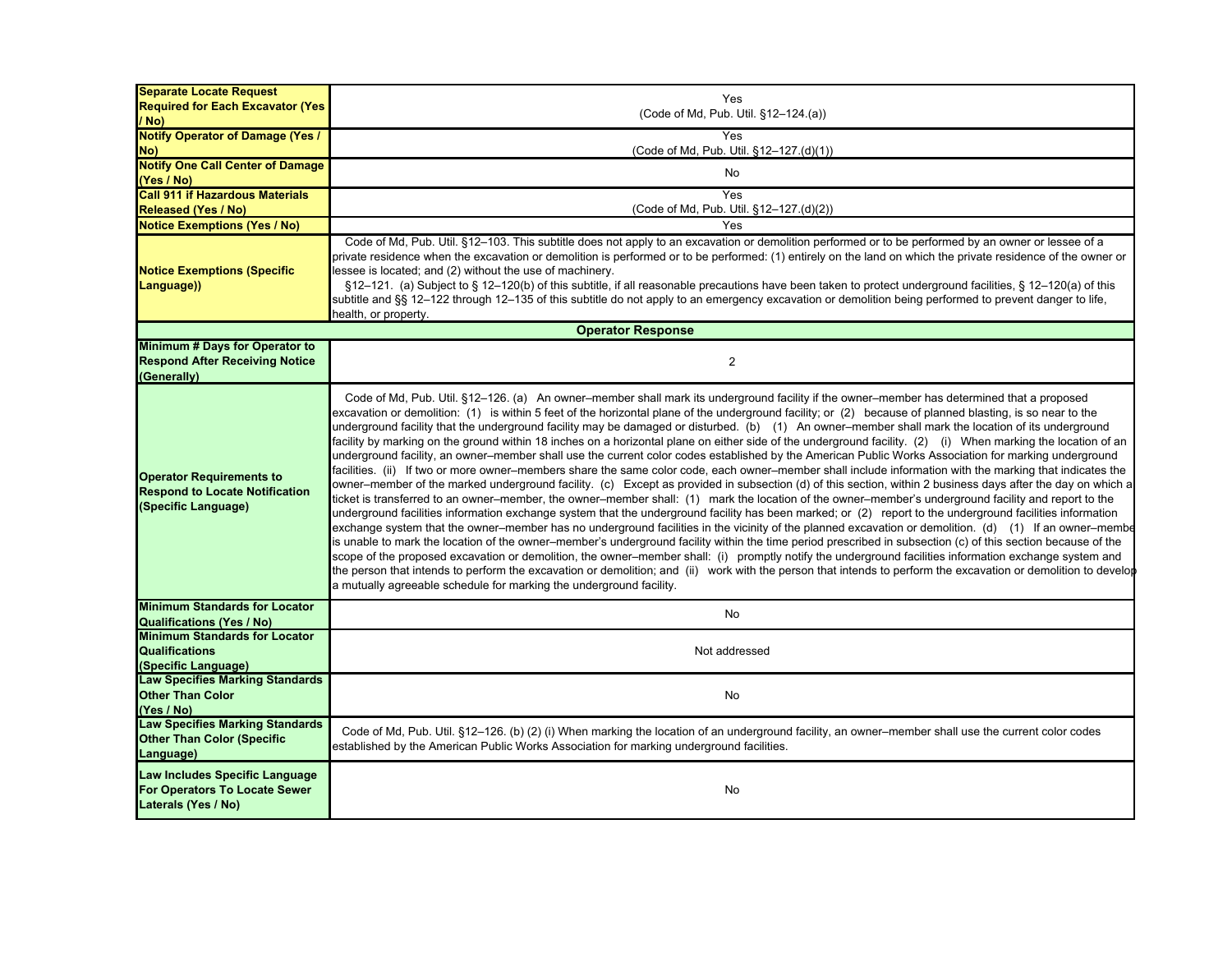| Law Includes Specific Language<br><b>For Operators To Locate</b><br><b>Abandoned Facilities (Yes / No)</b>                                 | No                                                                                                                                                                                                                                                                                                                                                                                                                                                                                                                                                                                                                                                                                                                                                                                                                                                                                                                                                                                                                                                                                                                                                                                                                                                                                                                                                                                              |
|--------------------------------------------------------------------------------------------------------------------------------------------|-------------------------------------------------------------------------------------------------------------------------------------------------------------------------------------------------------------------------------------------------------------------------------------------------------------------------------------------------------------------------------------------------------------------------------------------------------------------------------------------------------------------------------------------------------------------------------------------------------------------------------------------------------------------------------------------------------------------------------------------------------------------------------------------------------------------------------------------------------------------------------------------------------------------------------------------------------------------------------------------------------------------------------------------------------------------------------------------------------------------------------------------------------------------------------------------------------------------------------------------------------------------------------------------------------------------------------------------------------------------------------------------------|
| <b>Operator Must Locate Abandoned</b><br><b>Facilities</b><br>(Specific Language)                                                          | Not addressed                                                                                                                                                                                                                                                                                                                                                                                                                                                                                                                                                                                                                                                                                                                                                                                                                                                                                                                                                                                                                                                                                                                                                                                                                                                                                                                                                                                   |
| <b>Positive Response Required -</b><br><b>Operator Contact Excavator</b><br>(Yes / No)                                                     | No                                                                                                                                                                                                                                                                                                                                                                                                                                                                                                                                                                                                                                                                                                                                                                                                                                                                                                                                                                                                                                                                                                                                                                                                                                                                                                                                                                                              |
| Positive Response Required -<br><b>Operator Contact Excavator</b><br>(Specific Language)                                                   | Not addressed.<br>However, Code of Md, Pub. Util. §12–126. (d) (1) If an owner–member is unable to mark the location of the owner–member's underground facility within<br>the time period prescribed in subsection (c) of this section because of the scope of the proposed excavation or demolition, the owner-member shall: (i)<br>promptly notify the underground facilities information exchange system and the person that intends to perform the excavation or demolition;                                                                                                                                                                                                                                                                                                                                                                                                                                                                                                                                                                                                                                                                                                                                                                                                                                                                                                                |
| <b>Positive Response Required -</b><br><b>Operator Contact One Call Center</b><br>(Yes / No)                                               | Yes                                                                                                                                                                                                                                                                                                                                                                                                                                                                                                                                                                                                                                                                                                                                                                                                                                                                                                                                                                                                                                                                                                                                                                                                                                                                                                                                                                                             |
| Positive Response Required -<br><b>Operator Contact One Call Center</b><br>(Specific Language)                                             | Code of Md, Pub. Util. §12-101. (n) "Underground facilities information exchange system" means an automated voice response unit or interactive Internet<br>access system that is maintained as part of a one–call system<br>§12-126. (c) Except as provided in subsection (d) of this section, within 2 business days after the day on which a ticket is transferred to an owner–membe<br>the owner–member shall: (1) mark the location of the owner–member's underground facility and report to the underground facilities information exchange<br>system that the underground facility has been marked; or (2) report to the underground facilities information exchange system that the owner–member has<br>no underground facilities in the vicinity of the planned excavation or demolition. (d) (1) If an owner–member is unable to mark the location of the<br>owner–member's underground facility within the time period prescribed in subsection (c) of this section because of the scope of the proposed excavation or<br>demolition, the owner–member shall: (i) promptly notify the underground facilities information exchange system and the person that intends to perform the<br>excavation or demolition; and (ii) work with the person that intends to perform the excavation or demolition to develop a mutually agreeable schedule for<br>marking the underground facility. |
| <b>Positive Response - One-Call</b>                                                                                                        | Yes                                                                                                                                                                                                                                                                                                                                                                                                                                                                                                                                                                                                                                                                                                                                                                                                                                                                                                                                                                                                                                                                                                                                                                                                                                                                                                                                                                                             |
| <b>Automated (Yes / No)</b>                                                                                                                | (Code of Md, Pub. Util. §12-101.(n), §12-126.(c), and §12-127.(a))                                                                                                                                                                                                                                                                                                                                                                                                                                                                                                                                                                                                                                                                                                                                                                                                                                                                                                                                                                                                                                                                                                                                                                                                                                                                                                                              |
| <b>Operator Must Provide One-Call</b><br><b>Center with Information On</b><br><b>Locations of Buried Facilities (Yes)</b><br>/ No)         | <b>No</b>                                                                                                                                                                                                                                                                                                                                                                                                                                                                                                                                                                                                                                                                                                                                                                                                                                                                                                                                                                                                                                                                                                                                                                                                                                                                                                                                                                                       |
| <b>Operator Must Provide One-Call</b><br><b>Center with Information On</b><br><b>Locations of Buried Facilities</b><br>(Specific Language) | Not addressed                                                                                                                                                                                                                                                                                                                                                                                                                                                                                                                                                                                                                                                                                                                                                                                                                                                                                                                                                                                                                                                                                                                                                                                                                                                                                                                                                                                   |
| <b>Operator Must Update Information</b><br><b>On Locations of Buried Facilities</b><br>(Yes / No)                                          | No                                                                                                                                                                                                                                                                                                                                                                                                                                                                                                                                                                                                                                                                                                                                                                                                                                                                                                                                                                                                                                                                                                                                                                                                                                                                                                                                                                                              |
| <b>Operator Must Update Information</b><br>On Locations of Buried Facilities<br>(Specific Language)                                        | Not addressed                                                                                                                                                                                                                                                                                                                                                                                                                                                                                                                                                                                                                                                                                                                                                                                                                                                                                                                                                                                                                                                                                                                                                                                                                                                                                                                                                                                   |
| <b>New Facilities Must Be Locatable</b><br>Electronically<br>(Yes / No)                                                                    | Yes<br>(Code of Md, Pub. Util. §12-129)                                                                                                                                                                                                                                                                                                                                                                                                                                                                                                                                                                                                                                                                                                                                                                                                                                                                                                                                                                                                                                                                                                                                                                                                                                                                                                                                                         |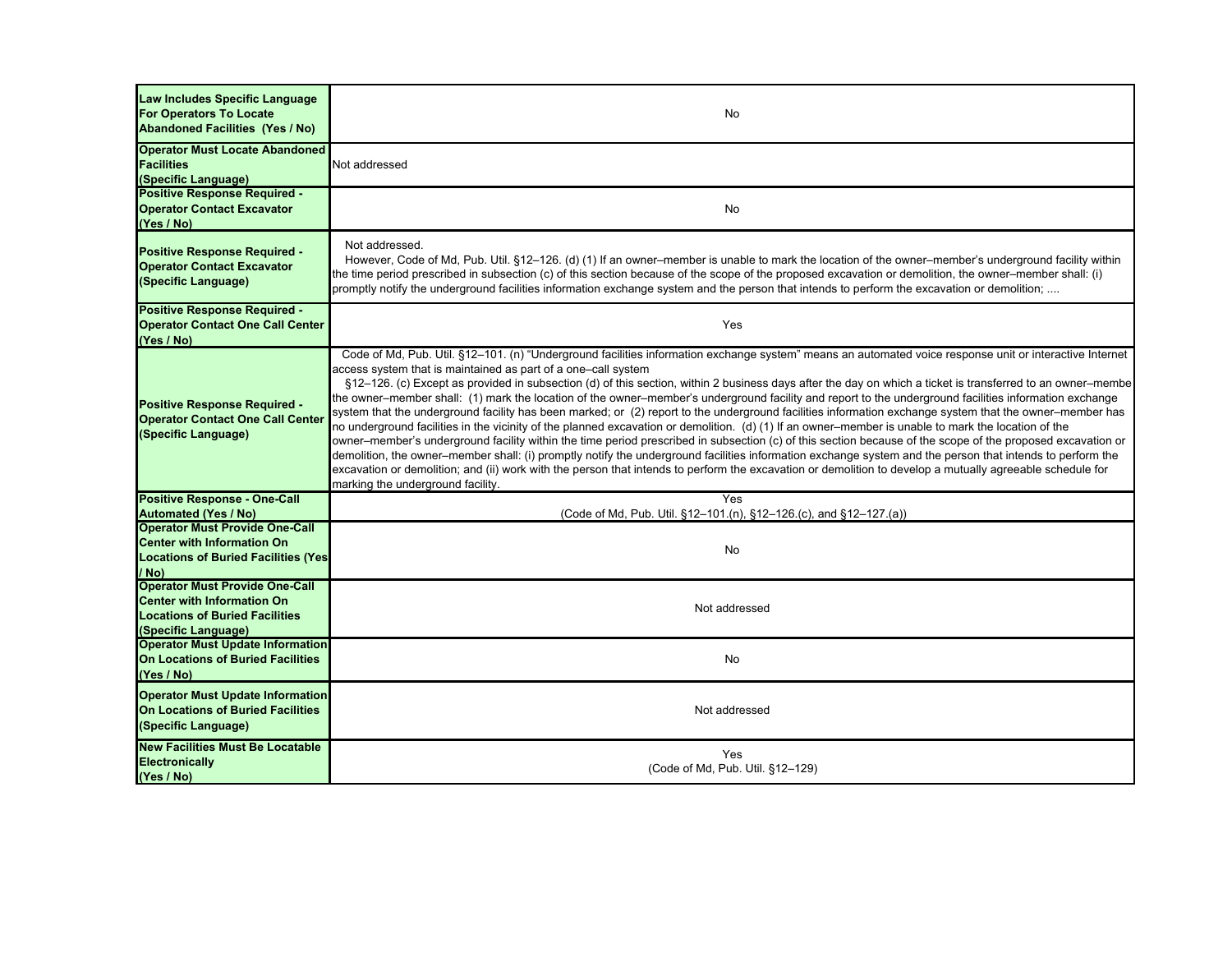| <b>New Facilities Must Be Locatable</b><br><b>Electronically (Specific Language)</b>             | Code of Md, Pub. Util. §12–129 (a) Subject to subsection (c) of this section, any new or replacement piping that is buried or installed for the purpose of<br>connecting a building to a water supply system or a sewerage system shall be buried or installed with a wire that makes the piping detectable. (b) The wire<br>required under subsection (a) of this section shall: (1) be an insulated copper tracer wire that is suitable for direct burial and has an American wire gauge<br>(AWG) of at least 10, or an equivalent product; (2) be installed: (i) in the same trench as the piping that connects the building to the water supply system of<br>the sewerage system; (ii) within 12 inches of the piping that connects the building to the water supply system or the sewerage system; and (iii) with at<br>least one end of the wire terminating above grade in a location that is accessible and resistant to physical damage, such as in a cleanout or next to an<br>external wall of the building; and (3) run from within 5 feet of an external wall of the building to: (i) the point where the piping intersects with the water<br>supply system or the sewerage system; or (ii) the point where the sewerage system disposes of or processes the sewage. (c) The requirement of<br>subsection (a) of this section with regard to replacement piping connecting a building to a water supply system or a sewerage system: (1) applies only to a<br>complete replacement of the piping; and (2) does not apply to a repair or a partial replacement of the piping.                                                                                                                                                                                                                      |
|--------------------------------------------------------------------------------------------------|----------------------------------------------------------------------------------------------------------------------------------------------------------------------------------------------------------------------------------------------------------------------------------------------------------------------------------------------------------------------------------------------------------------------------------------------------------------------------------------------------------------------------------------------------------------------------------------------------------------------------------------------------------------------------------------------------------------------------------------------------------------------------------------------------------------------------------------------------------------------------------------------------------------------------------------------------------------------------------------------------------------------------------------------------------------------------------------------------------------------------------------------------------------------------------------------------------------------------------------------------------------------------------------------------------------------------------------------------------------------------------------------------------------------------------------------------------------------------------------------------------------------------------------------------------------------------------------------------------------------------------------------------------------------------------------------------------------------------------------------------------------------------------------------------------------|
| Design Request (Yes / No)                                                                        | Yes<br>(Code of Md, Pub. Util. §12-131)                                                                                                                                                                                                                                                                                                                                                                                                                                                                                                                                                                                                                                                                                                                                                                                                                                                                                                                                                                                                                                                                                                                                                                                                                                                                                                                                                                                                                                                                                                                                                                                                                                                                                                                                                                        |
|                                                                                                  | <b>One Call, Enforcement, and Reporting</b>                                                                                                                                                                                                                                                                                                                                                                                                                                                                                                                                                                                                                                                                                                                                                                                                                                                                                                                                                                                                                                                                                                                                                                                                                                                                                                                                                                                                                                                                                                                                                                                                                                                                                                                                                                    |
| <b>Mandatory One Call Membership</b><br>(Yes / No)                                               | Yes<br>(Code of Md, Pub. Util. §12-101.(j), §12-123.(a))                                                                                                                                                                                                                                                                                                                                                                                                                                                                                                                                                                                                                                                                                                                                                                                                                                                                                                                                                                                                                                                                                                                                                                                                                                                                                                                                                                                                                                                                                                                                                                                                                                                                                                                                                       |
| <b>One Call Membership Exemptions</b><br>(Yes / No)                                              | No                                                                                                                                                                                                                                                                                                                                                                                                                                                                                                                                                                                                                                                                                                                                                                                                                                                                                                                                                                                                                                                                                                                                                                                                                                                                                                                                                                                                                                                                                                                                                                                                                                                                                                                                                                                                             |
| <b>One Call Membership Exemptions</b><br>(Specific Language)                                     | Not addressed                                                                                                                                                                                                                                                                                                                                                                                                                                                                                                                                                                                                                                                                                                                                                                                                                                                                                                                                                                                                                                                                                                                                                                                                                                                                                                                                                                                                                                                                                                                                                                                                                                                                                                                                                                                                  |
| <b>One-Call Law Addresses Board</b><br>Make-Up (Yes / No)                                        | Yes                                                                                                                                                                                                                                                                                                                                                                                                                                                                                                                                                                                                                                                                                                                                                                                                                                                                                                                                                                                                                                                                                                                                                                                                                                                                                                                                                                                                                                                                                                                                                                                                                                                                                                                                                                                                            |
| <b>One-Call Law Addresses Board</b><br><b>Make-Up (Specific Language)</b>                        | Code of Md, Pub. Util. §12-107. (a) The Authority consists of nine members appointed by the Governor. (b) The nine members shall be appointed as<br>follows: (1) one member from a list submitted to the Governor by the Associated Utility Contractors of Maryland; (2) one member from a list submitted to the<br>Governor by the Public Works Contractors Association of Maryland; (3) two underground facility owners that are members of a one-call system from a list<br>submitted to the Governor by the Maryland members of the Maryland/DC Subscribers Committee; (4) one member from a list submitted to the Governor by<br>the one-call centers operating in the State; (5) one member who represents the State's underground utility locator community from a list submitted to the<br>Governor by the Maryland members of the Maryland/DC Damage Prevention Committee; (6) one member who has experience in the field of underground<br>utilities from a list submitted to the Governor by the Maryland Association of Counties; (7) one member who has experience in the field of underground<br>utilities from a list submitted to the Governor by the Maryland Municipal League; and (8) one member of the general public from a list submitted to the<br>Governor by the other appointed and qualified members of the Authority. (c) To the extent practicable, members appointed to the Authority shall reasonably<br>reflect the geographic, racial, and gender diversity of the State.                                                                                                                                                                                                                                                                                                     |
| <b>Separate Body Designated to</b><br><b>Advise Enforcement Authority</b><br>(Yes / No)          | No                                                                                                                                                                                                                                                                                                                                                                                                                                                                                                                                                                                                                                                                                                                                                                                                                                                                                                                                                                                                                                                                                                                                                                                                                                                                                                                                                                                                                                                                                                                                                                                                                                                                                                                                                                                                             |
| <b>Separate Body Designated to</b><br><b>Advise Enforcement Authority</b><br>(Specific Language) | Not addressed                                                                                                                                                                                                                                                                                                                                                                                                                                                                                                                                                                                                                                                                                                                                                                                                                                                                                                                                                                                                                                                                                                                                                                                                                                                                                                                                                                                                                                                                                                                                                                                                                                                                                                                                                                                                  |
| <b>Penalties / Fines Excavators</b><br>(Yes / No)                                                | Yes                                                                                                                                                                                                                                                                                                                                                                                                                                                                                                                                                                                                                                                                                                                                                                                                                                                                                                                                                                                                                                                                                                                                                                                                                                                                                                                                                                                                                                                                                                                                                                                                                                                                                                                                                                                                            |
| <b>Penalties / Fines Excavators</b><br>(Specific Language)                                       | Code of Md, Pub. Util. §12-135. (a) (1) A person that performs an excavation or demolition without first providing the notice required under § 12-124(a) of<br>this subtitle and damages, dislocates, or disturbs an underground facility is deemed negligent and is subject to a civil penalty assessed by the Authority not<br>exceeding: (i) \$2,000 for the first offense; and (ii) subject to subsection (c) of this section, \$4,000 for each subsequent offense. (2) Instead of or in addition to<br>a civil penalty assessed under this subsection, the Authority may: (i) require that a person: 1. participate in damage prevention training; or 2. implement<br>procedures to mitigate the likelihood of damage to underground facilities; or (ii) impose other similar measures.  (b) (1) This subsection applies if a<br>proceeding has not been initiated before the Authority. (2) A court of competent jurisdiction may assess a civil penalty of up to 10 times the cost of repairs to<br>the underground facility caused by the damage, dislocation, or disturbance against a person that has committed a subsequent offense under subsection<br>(a)(1) of this section. (3) An action to recover a civil penalty under this subsection shall be brought by an owner of a damaged, dislocated, or disturbed<br>underground facility or the Attorney General in a court of competent jurisdiction in Baltimore City or the county in which the damage, dislocation, or<br>disturbance occurred. (4) The party bringing an action under this subsection may recover reasonable attorney's fees. (c) The Authority may not assess a<br>civil penalty under subsection (a)(1)(ii) of this section if an action to recover a civil penalty has been brought under subsection (b) of this section. |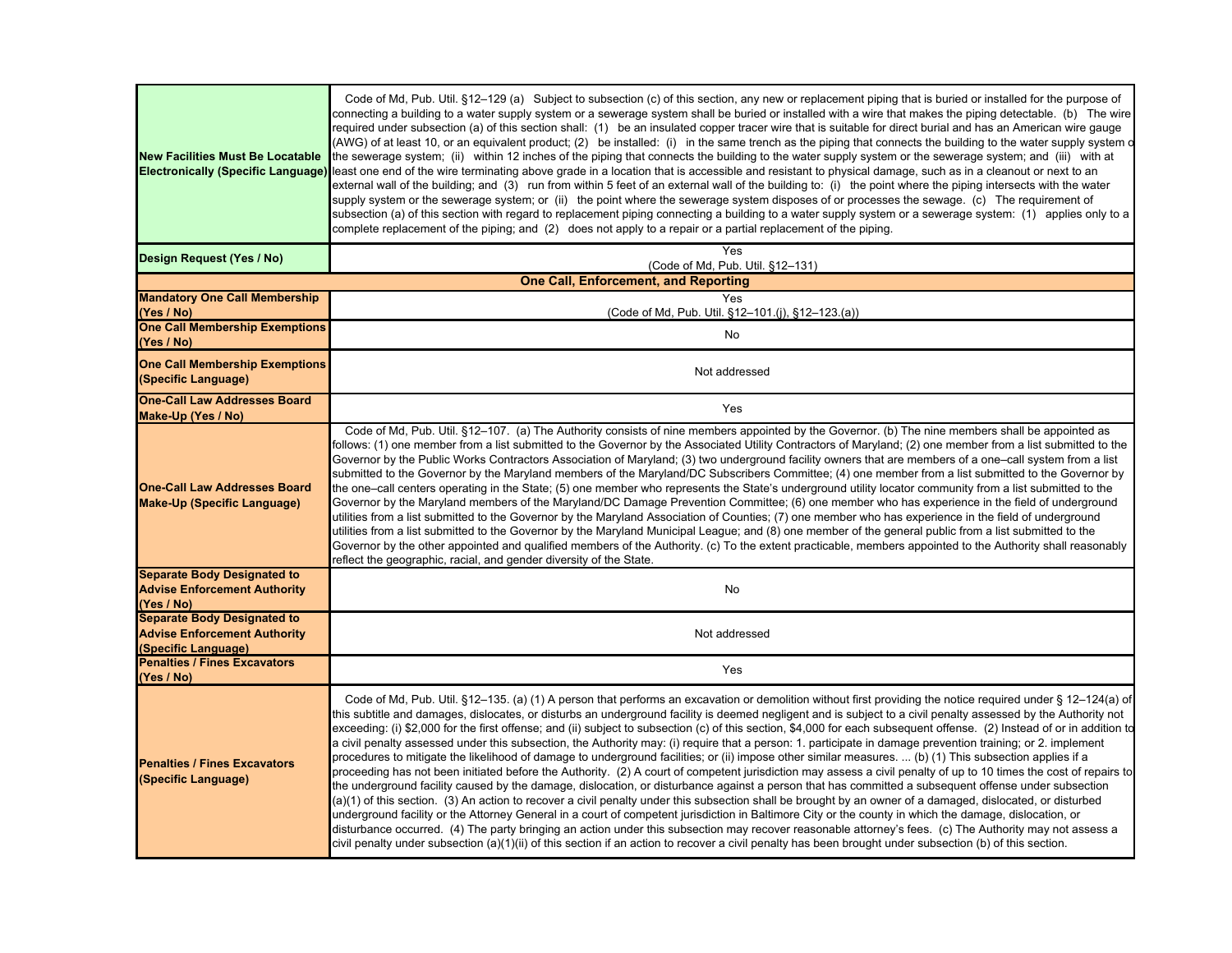| <b>Penalties / Fines Operators</b>      | Yes                                                                                                                                                                                                                                                                                                                                                                                                                                                                                                                                                                                                                                                                                                                                                                                                                                                                                                                                                                                                                                                                                                                                                                                                                           |
|-----------------------------------------|-------------------------------------------------------------------------------------------------------------------------------------------------------------------------------------------------------------------------------------------------------------------------------------------------------------------------------------------------------------------------------------------------------------------------------------------------------------------------------------------------------------------------------------------------------------------------------------------------------------------------------------------------------------------------------------------------------------------------------------------------------------------------------------------------------------------------------------------------------------------------------------------------------------------------------------------------------------------------------------------------------------------------------------------------------------------------------------------------------------------------------------------------------------------------------------------------------------------------------|
| (Yes / No)                              |                                                                                                                                                                                                                                                                                                                                                                                                                                                                                                                                                                                                                                                                                                                                                                                                                                                                                                                                                                                                                                                                                                                                                                                                                               |
| <b>Penalties / Fines Operators</b>      | Code of Md, Pub. Util. §12–135. (a) (3) A person that violates any provision of Part IV of this subtitle is subject to a civil penalty assessed by the Authority                                                                                                                                                                                                                                                                                                                                                                                                                                                                                                                                                                                                                                                                                                                                                                                                                                                                                                                                                                                                                                                              |
| (Specific Language)                     | not exceeding \$2,000.                                                                                                                                                                                                                                                                                                                                                                                                                                                                                                                                                                                                                                                                                                                                                                                                                                                                                                                                                                                                                                                                                                                                                                                                        |
| Penalties / Fines Other (Yes / No)      | <b>No</b>                                                                                                                                                                                                                                                                                                                                                                                                                                                                                                                                                                                                                                                                                                                                                                                                                                                                                                                                                                                                                                                                                                                                                                                                                     |
| <b>Penalties / Fines Other</b>          | Not addressed                                                                                                                                                                                                                                                                                                                                                                                                                                                                                                                                                                                                                                                                                                                                                                                                                                                                                                                                                                                                                                                                                                                                                                                                                 |
| (Specific Language)                     |                                                                                                                                                                                                                                                                                                                                                                                                                                                                                                                                                                                                                                                                                                                                                                                                                                                                                                                                                                                                                                                                                                                                                                                                                               |
|                                         | Maryland Underground Facilities Damage Prevention Authority                                                                                                                                                                                                                                                                                                                                                                                                                                                                                                                                                                                                                                                                                                                                                                                                                                                                                                                                                                                                                                                                                                                                                                   |
| <b>Enforcement Authority Identified</b> | (http://www.mddpa.org/) (See Notes)                                                                                                                                                                                                                                                                                                                                                                                                                                                                                                                                                                                                                                                                                                                                                                                                                                                                                                                                                                                                                                                                                                                                                                                           |
|                                         | (Maryland Miss Utility Law (2010) § 12-101(b); § 12-106 through § 12-117))                                                                                                                                                                                                                                                                                                                                                                                                                                                                                                                                                                                                                                                                                                                                                                                                                                                                                                                                                                                                                                                                                                                                                    |
| Damage Investigation Required by        |                                                                                                                                                                                                                                                                                                                                                                                                                                                                                                                                                                                                                                                                                                                                                                                                                                                                                                                                                                                                                                                                                                                                                                                                                               |
| <b>Enforcement Authority</b>            | No                                                                                                                                                                                                                                                                                                                                                                                                                                                                                                                                                                                                                                                                                                                                                                                                                                                                                                                                                                                                                                                                                                                                                                                                                            |
| (Yes / No)                              |                                                                                                                                                                                                                                                                                                                                                                                                                                                                                                                                                                                                                                                                                                                                                                                                                                                                                                                                                                                                                                                                                                                                                                                                                               |
| <b>Mandatory Reporting of</b>           |                                                                                                                                                                                                                                                                                                                                                                                                                                                                                                                                                                                                                                                                                                                                                                                                                                                                                                                                                                                                                                                                                                                                                                                                                               |
| <b>Excavation Damage by All Utility</b> | No                                                                                                                                                                                                                                                                                                                                                                                                                                                                                                                                                                                                                                                                                                                                                                                                                                                                                                                                                                                                                                                                                                                                                                                                                            |
| <b>Owners to State Entity or</b>        |                                                                                                                                                                                                                                                                                                                                                                                                                                                                                                                                                                                                                                                                                                                                                                                                                                                                                                                                                                                                                                                                                                                                                                                                                               |
| Department (Yes / No)                   |                                                                                                                                                                                                                                                                                                                                                                                                                                                                                                                                                                                                                                                                                                                                                                                                                                                                                                                                                                                                                                                                                                                                                                                                                               |
| <b>Mandatory Reporting by</b>           |                                                                                                                                                                                                                                                                                                                                                                                                                                                                                                                                                                                                                                                                                                                                                                                                                                                                                                                                                                                                                                                                                                                                                                                                                               |
| <b>Excavators to State Entity or</b>    | <b>No</b>                                                                                                                                                                                                                                                                                                                                                                                                                                                                                                                                                                                                                                                                                                                                                                                                                                                                                                                                                                                                                                                                                                                                                                                                                     |
| <b>Department (Yes / No)</b>            |                                                                                                                                                                                                                                                                                                                                                                                                                                                                                                                                                                                                                                                                                                                                                                                                                                                                                                                                                                                                                                                                                                                                                                                                                               |
| <b>Mandatory Reporting to State</b>     |                                                                                                                                                                                                                                                                                                                                                                                                                                                                                                                                                                                                                                                                                                                                                                                                                                                                                                                                                                                                                                                                                                                                                                                                                               |
| <b>Entity or Department - Gas Only</b>  | No                                                                                                                                                                                                                                                                                                                                                                                                                                                                                                                                                                                                                                                                                                                                                                                                                                                                                                                                                                                                                                                                                                                                                                                                                            |
| (Yes / No)                              |                                                                                                                                                                                                                                                                                                                                                                                                                                                                                                                                                                                                                                                                                                                                                                                                                                                                                                                                                                                                                                                                                                                                                                                                                               |
|                                         | <b>Law and Regulation</b>                                                                                                                                                                                                                                                                                                                                                                                                                                                                                                                                                                                                                                                                                                                                                                                                                                                                                                                                                                                                                                                                                                                                                                                                     |
|                                         | Code of Maryland, Article - Public Utilities, §12-101 to §12-135                                                                                                                                                                                                                                                                                                                                                                                                                                                                                                                                                                                                                                                                                                                                                                                                                                                                                                                                                                                                                                                                                                                                                              |
| Statute / Law (Name & Link)             | (http://mgaleg.maryland.gov/webmga/frmStatutesText.aspx?article=gpu&section=12-101&ext=html&session=2015RS&tab=subject5)                                                                                                                                                                                                                                                                                                                                                                                                                                                                                                                                                                                                                                                                                                                                                                                                                                                                                                                                                                                                                                                                                                      |
|                                         | Also see One-Call Center Website for Information on State Law.                                                                                                                                                                                                                                                                                                                                                                                                                                                                                                                                                                                                                                                                                                                                                                                                                                                                                                                                                                                                                                                                                                                                                                |
| Date of Last Revision to Statute /      | October 1, 2015                                                                                                                                                                                                                                                                                                                                                                                                                                                                                                                                                                                                                                                                                                                                                                                                                                                                                                                                                                                                                                                                                                                                                                                                               |
| Law                                     |                                                                                                                                                                                                                                                                                                                                                                                                                                                                                                                                                                                                                                                                                                                                                                                                                                                                                                                                                                                                                                                                                                                                                                                                                               |
| <b>Administrative Rules /</b>           | <b>No</b>                                                                                                                                                                                                                                                                                                                                                                                                                                                                                                                                                                                                                                                                                                                                                                                                                                                                                                                                                                                                                                                                                                                                                                                                                     |
| <b>Regulations (Yes / No)</b>           |                                                                                                                                                                                                                                                                                                                                                                                                                                                                                                                                                                                                                                                                                                                                                                                                                                                                                                                                                                                                                                                                                                                                                                                                                               |
|                                         | None noted                                                                                                                                                                                                                                                                                                                                                                                                                                                                                                                                                                                                                                                                                                                                                                                                                                                                                                                                                                                                                                                                                                                                                                                                                    |
| <b>Administrative Rules /</b>           | (Reference http://www.dsd.state.md.us/COMAR/subtitle chapters/20 Chapters.aspx)                                                                                                                                                                                                                                                                                                                                                                                                                                                                                                                                                                                                                                                                                                                                                                                                                                                                                                                                                                                                                                                                                                                                               |
| <b>Regulations (Name &amp; Link)</b>    | See Notes regarding the Maryland Underground Facilities Damage Prevention Authority (MDUFDPA), that has ability to enforce theMaryland one-call                                                                                                                                                                                                                                                                                                                                                                                                                                                                                                                                                                                                                                                                                                                                                                                                                                                                                                                                                                                                                                                                               |
|                                         | damage prevention law, in the form of mandatory training or fines for violators.                                                                                                                                                                                                                                                                                                                                                                                                                                                                                                                                                                                                                                                                                                                                                                                                                                                                                                                                                                                                                                                                                                                                              |
|                                         | (1) West of Chesapeake Bay -- Miss Utility of Maryland                                                                                                                                                                                                                                                                                                                                                                                                                                                                                                                                                                                                                                                                                                                                                                                                                                                                                                                                                                                                                                                                                                                                                                        |
| <b>State One Call Center(s)</b>         | (www.missutility.net)                                                                                                                                                                                                                                                                                                                                                                                                                                                                                                                                                                                                                                                                                                                                                                                                                                                                                                                                                                                                                                                                                                                                                                                                         |
| (Name & Link)                           | (2) East of Chesapeake Bay -- Miss Utility of Delmarva                                                                                                                                                                                                                                                                                                                                                                                                                                                                                                                                                                                                                                                                                                                                                                                                                                                                                                                                                                                                                                                                                                                                                                        |
|                                         | (www.missutilitydelmarva.com)                                                                                                                                                                                                                                                                                                                                                                                                                                                                                                                                                                                                                                                                                                                                                                                                                                                                                                                                                                                                                                                                                                                                                                                                 |
|                                         | <b>Miscellaneous Notes</b>                                                                                                                                                                                                                                                                                                                                                                                                                                                                                                                                                                                                                                                                                                                                                                                                                                                                                                                                                                                                                                                                                                                                                                                                    |
| <b>Notes</b>                            | The Maryland Underground Facilities Damage Prevention Authority (MDUFDPA) was established by the Maryland legislature. MDUFDPA is not a state<br>agency; MDUFDPA is a stakeholder-run organization with ability to enforce the Miss Utility Law in the form of mandatory training or fines for violators.<br>All nine members of this Authority are appointed by the Governor. The makeup of this Authority is as follows: * Two underground facility owners that are<br>Maryland members of the Maryland/DC Subscribers Committee; * One from the Associated Utility Contractors of Maryland; * One from the Public Works<br>Contractors Association of Maryland; * One from the One-Call Centers operating in the State; * One that represents the underground utility locator<br>community selected by the Maryland members of the Maryland/DC Damage Prevention Committee; * One from the Maryland Association of Counties with<br>experience in the field of underground utilities; * One from the Maryland Municipal League with experience in the field of underground utilities; * One perso<br>from the general public selected by the appointed and qualified members of the Authority. (See http://www.mddpa.org/) |